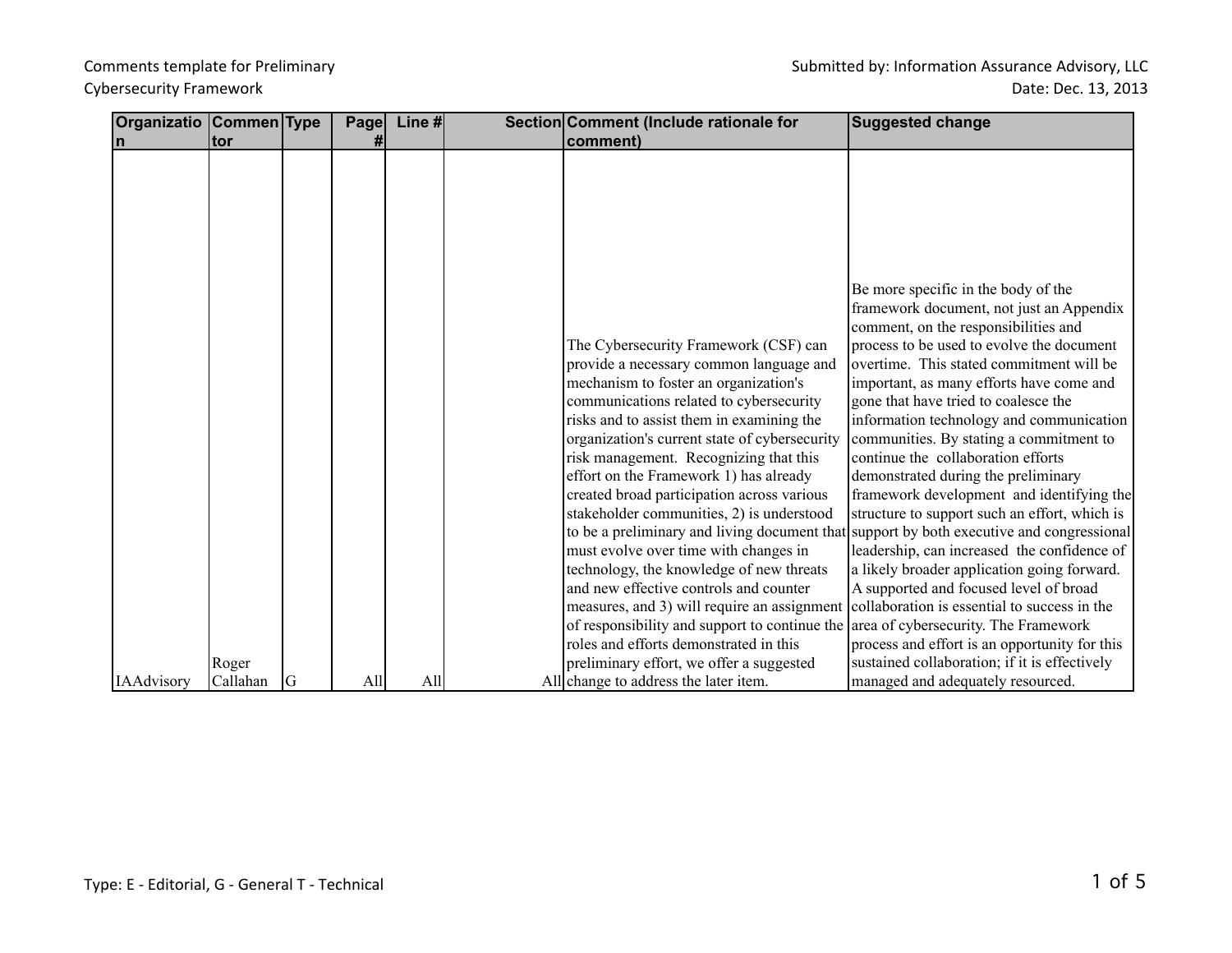|            |          |    |     |     |                                                                                           | An organizations ability to continue       |
|------------|----------|----|-----|-----|-------------------------------------------------------------------------------------------|--------------------------------------------|
|            |          |    |     |     |                                                                                           | operations in the cyber domain is directly |
|            |          |    |     |     |                                                                                           | tied to their "Resiliency" decisions and   |
|            |          |    |     |     |                                                                                           | approaches taken to mitigate business and  |
|            |          |    |     |     |                                                                                           | environment risks. For critical            |
|            |          |    |     |     | The requirement to identify the level of                                                  | environments, this resiliency is highly    |
|            |          |    |     |     | "resiliency" for organizational functions,                                                | influenced by the information technology   |
|            |          |    |     |     | process, operations, systems, and                                                         | architecture being employed. Suggest, the  |
|            |          |    |     |     | applications is not mentioned as a                                                        | Framework include some elaboration on this |
|            |          |    |     |     | component of the risk management                                                          | requirement; as resiliency considerations  |
|            |          |    |     |     | assessment. This is most important                                                        | cuts across and influences the Identify,   |
|            |          |    |     |     | requirement, especially applicable for those Protect, Detect, Respond and Recover Core    |                                            |
|            | Roger    |    |     |     | providing critical infrastructure services and Functions and the decisions used to manage |                                            |
| IAAdvisory | Callahan | IG | A11 | All | All should be stated as an objetive.                                                      | cybersecurity risks.                       |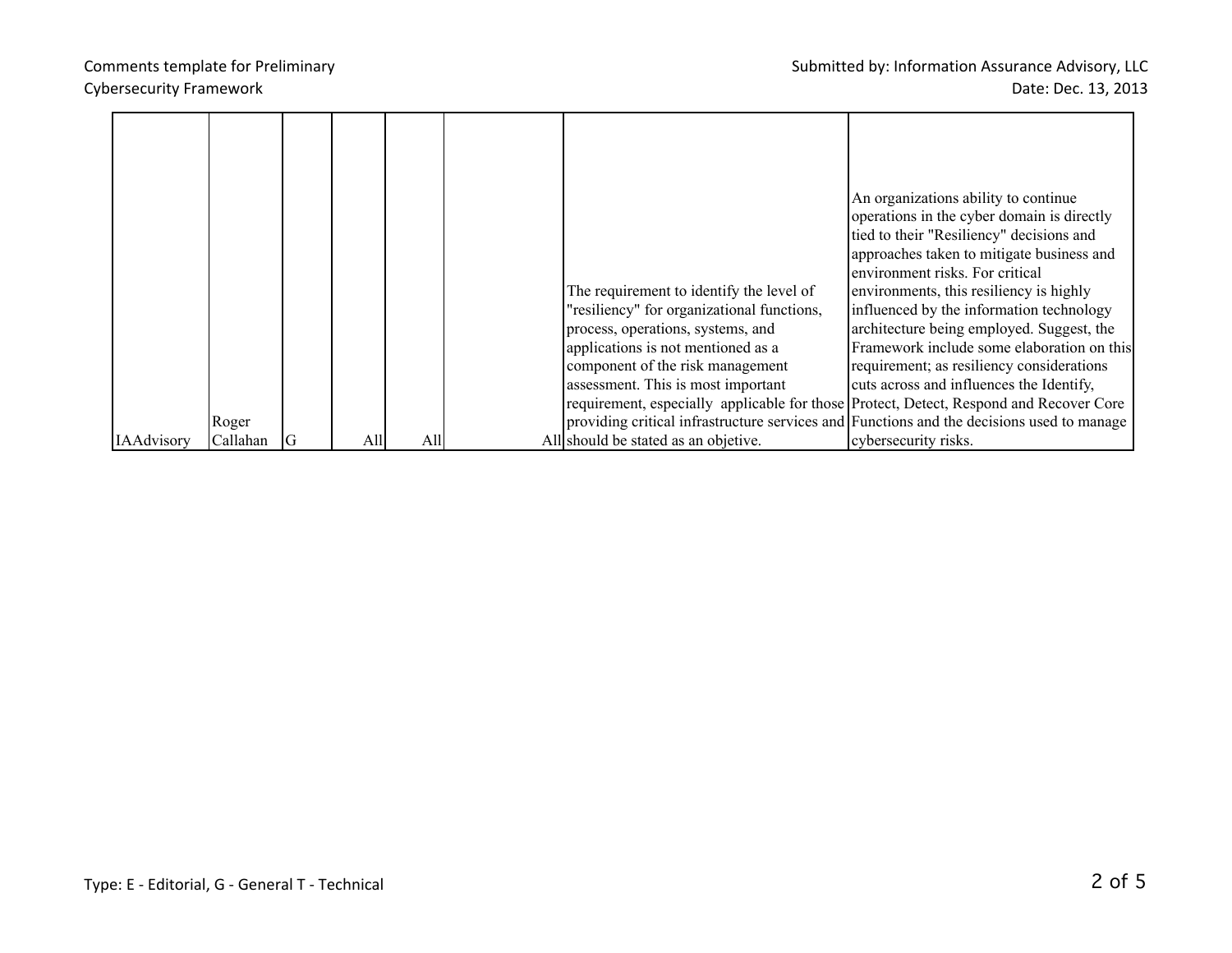## Cybersecurity Framework

|                   |          |     |    |     | The document is assuming an organization<br>has some formally assigned and developed<br>responsibilities for risk management. In<br>previous comments provide during the<br>process of developing the Framework, the<br>topic of 'organizational governance' was<br>identified as an important element to be<br>addressed in order to have a compressive<br>risk management and information<br>technology governance structure<br>implemented with mature organizational<br>management processes. The complexity of<br>cybersecurity risk management today<br>requires strong governance within an<br>organizations in order to have some chance<br>of managing the risk. Not emphasizing this | Change: "The Board of Directors for<br>corporations or the head Corporate<br>Executive, as appropriate, must establish<br>formal responsibilities within the<br>organization for accomplishing<br>cybersecurity risk management for the<br>organization to effectively utilize this<br>framework. Ideally this assignment should<br>be within the organization addressing other<br>operational risk management efforts within<br>the organization. With this assignment of<br>responsibility, the Framework gives<br>organizations the ability to dynamically<br>select and direct improvements in both IT<br>and ICS cybersecurity risk management."<br>Change: The Governance Category within<br>the Identify Function of the Framework<br>should be listed first. Without appropriate |
|-------------------|----------|-----|----|-----|------------------------------------------------------------------------------------------------------------------------------------------------------------------------------------------------------------------------------------------------------------------------------------------------------------------------------------------------------------------------------------------------------------------------------------------------------------------------------------------------------------------------------------------------------------------------------------------------------------------------------------------------------------------------------------------------|------------------------------------------------------------------------------------------------------------------------------------------------------------------------------------------------------------------------------------------------------------------------------------------------------------------------------------------------------------------------------------------------------------------------------------------------------------------------------------------------------------------------------------------------------------------------------------------------------------------------------------------------------------------------------------------------------------------------------------------------------------------------------------------|
|                   |          |     |    |     |                                                                                                                                                                                                                                                                                                                                                                                                                                                                                                                                                                                                                                                                                                |                                                                                                                                                                                                                                                                                                                                                                                                                                                                                                                                                                                                                                                                                                                                                                                          |
|                   |          |     |    |     | necessity will diminish the effectiveness                                                                                                                                                                                                                                                                                                                                                                                                                                                                                                                                                                                                                                                      | governance, the ability to managed                                                                                                                                                                                                                                                                                                                                                                                                                                                                                                                                                                                                                                                                                                                                                       |
|                   | Roger    |     |    |     | 3 and 173 and 1.1 and Appendix that can be achieved through use of the                                                                                                                                                                                                                                                                                                                                                                                                                                                                                                                                                                                                                         | cybersecurity risks in any enterprise of                                                                                                                                                                                                                                                                                                                                                                                                                                                                                                                                                                                                                                                                                                                                                 |
| <b>IAAdvisory</b> | Callahan | G/E | 15 | 466 | A Framework.                                                                                                                                                                                                                                                                                                                                                                                                                                                                                                                                                                                                                                                                                   | significant size is doomed.                                                                                                                                                                                                                                                                                                                                                                                                                                                                                                                                                                                                                                                                                                                                                              |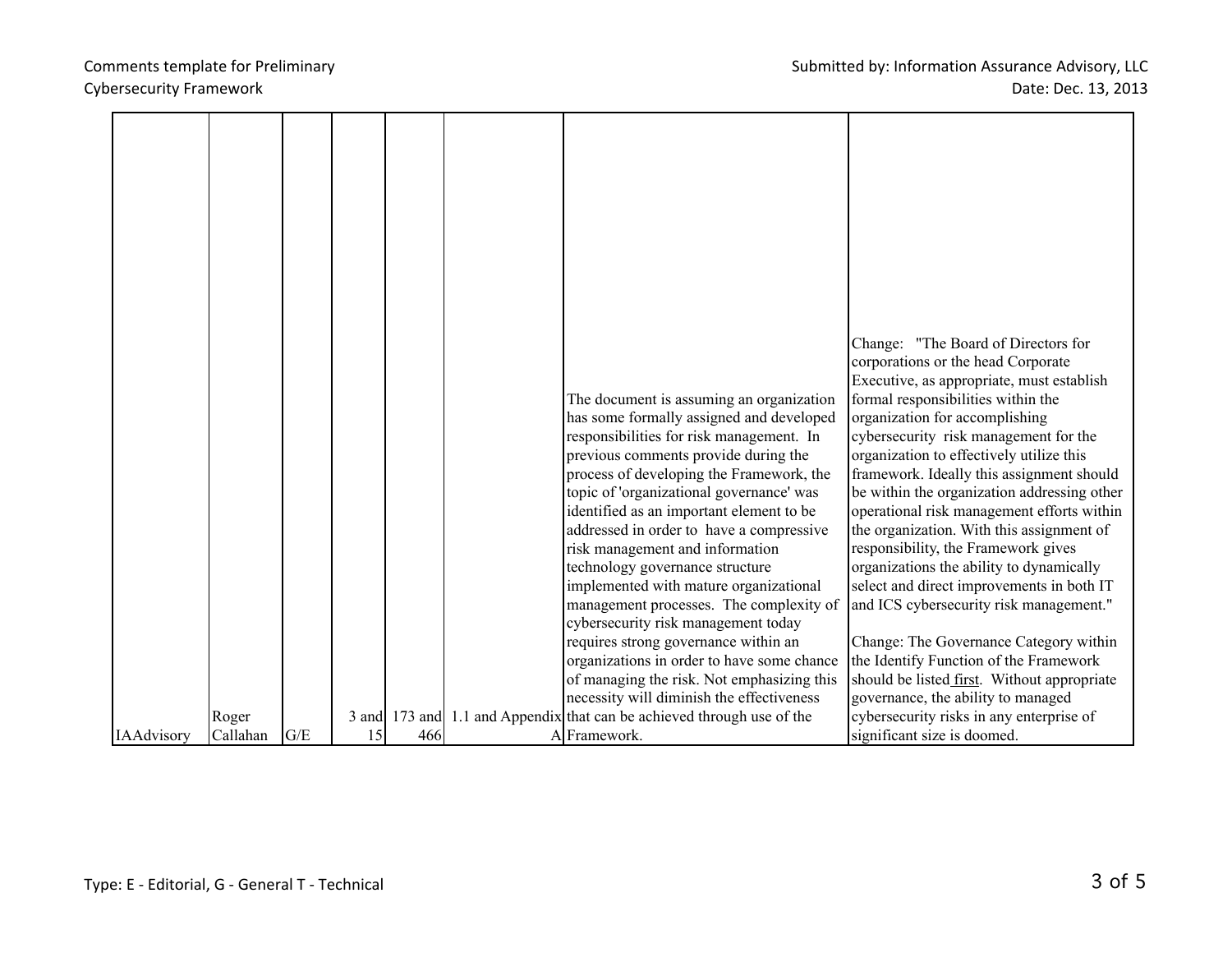|                   |          |     |    |         | As noted in NIST 800-53, organizational                  |                                              |
|-------------------|----------|-----|----|---------|----------------------------------------------------------|----------------------------------------------|
|                   |          |     |    |         | assessments of risk, must use specific and               |                                              |
|                   |          |     |    |         | credible threat information. Realistic                   |                                              |
|                   |          |     |    |         | assessment of risk requires an understanding             |                                              |
|                   |          |     |    |         | of threats to and vulnerabilities within                 | More directly highlight and expand           |
|                   |          |     |    |         | organizations and the likelihood and                     | guidance on the import need for risk         |
|                   |          |     |    |         | potential adverse impacts of successful                  | assessment organizations/process to          |
|                   |          |     |    |         | exploitations of vulnerabilities by those                | formally develop threat and hazard models    |
|                   |          |     |    |         | threats. Threats can be both malicious and               | (based on authoritative sources) which       |
|                   |          |     |    |         | unintential and must cover the full                      | address business and operational             |
|                   |          |     |    |         | spectrum of hazards that need to be                      | environmen. Also, this is a continuing       |
|                   |          |     |    |         | assessed. It is essential that organizations             | requirement necessary to assure new threats  |
|                   |          |     |    |         | have well defined basis and factual                      | and hazards are incorporated and reflected   |
|                   |          |     |    |         | information for the threat and hazard                    | in the risk assessments. Limited knowledge   |
|                   |          |     |    |         | landscapes to be addressed. Gaining                      | of threats and hazards and their likelihoods |
|                   |          |     |    |         | authentic information from appropriate                   | on the part of assessors can invalid all     |
|                   |          |     |    |         | threat identification components and                     | subsequent protection, detection, response   |
|                   |          |     |    |         | 2.3 organization is not well organized to assist         | and recovery plans.                          |
|                   |          |     |    |         | and ID.RA-2 and in assessments. Assessments done without |                                              |
|                   |          |     |    | 307.    | RA.3 full knowledge of threats and hazards can           | Add to Appendix C "Threat and All Hazard     |
|                   | Roger    |     |    | 466 and | and produce ineffective controls and                     | Models" as this is a area for definite       |
| <b>IAAdvisory</b> | Callahan | G/E | 8  | 501     | Appendix C countermeasures.                              | improvement                                  |
|                   |          |     |    |         |                                                          | Include a PR.EA-1: Identify or establish an  |
|                   |          |     |    |         |                                                          | Enterprise Architecture (EA) to evaluate the |
|                   |          |     |    |         | The value of enterprise architecture efforts             | protection consistency and approaches        |
|                   |          |     |    |         | to the efforts to assure consistent and                  | across the organizations information         |
|                   |          |     |    |         | appropriate protective methodologies is not              | systems and communications environment       |
|                   |          |     |    |         | articulated at all with the Framework and                | based on the risk assessment requirements    |
|                   |          |     |    |         | reflects a significant gap in the Framework.             | and technology employed. Useful              |
|                   |          |     |    |         | Suggest in either the discussion of                      | Information references can include The       |
|                   |          |     |    |         | Protection Function or in the Core                       | Open Group Architectural Framework           |
|                   | Roger    |     |    |         | Framework itself there be a category on                  | (TOGAF) and "Common Approach to              |
| <b>IAAdvisory</b> | Callahan |     | 21 | 466     | PR Section Enterprise Architecture.                      | Federal Enterprise Architecture"             |

e.